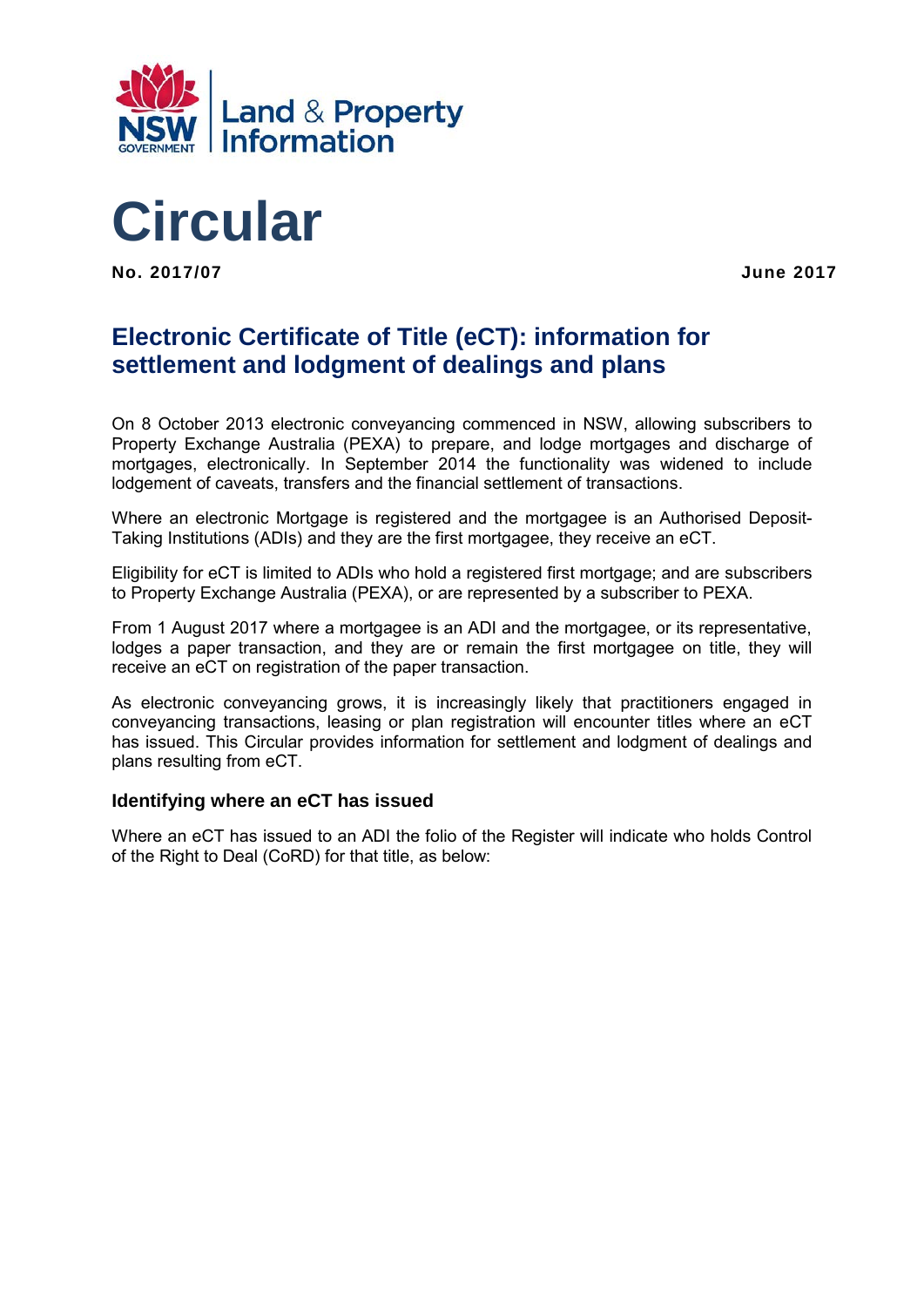LAND AND PROPERTY INFORMATION NEW SOUTH WALES - TITLE SEARCH FOLIO: 4/SP58139  $- - - - - -$ SEARCH DATE TIME EDITION NO DATE ----------- $4 \frac{4}{9}$  4/9/2013  $4/9/2013$  $3:43$  PM NO CERTIFICATE OF TITLE HAS ISSUED FOR THE CURRENT EDITION OF THIS FOLIO. CONTROL OF THE RIGHT TO DEAL IS HELD BY ABC TEST BANK. LAND . . . . . LOT 4 IN STRATA PLAN 58139 **AT BOWRAL** LOCAL GOVERNMENT AREA WINGECARRIBEE FIRST SCHEDULE . . . . . . . . . . . . . . . **JOHN PUBLIC JANE PUBLIC** AS JOINT TENANTS  $(T 9527930)$ SECOND SCHEDULE (3 NOTIFICATIONS) ---------------INTERESTS RECORDED ON REGISTER FOLIO CP/SP58139  $\mathbf{1}$ 2 9527929 LEASE TO MAXICARE PTY LIMITED OF SHOP 4, 380 BONG BONG STREET, BOWRAL. EXPIRES: 29/2/2008. OPTION OF RENEWAL: 3 YEARS WITH A FURTHER PERIOD OF 3 YEARS. AD287029 MORTGAGE TO ABC TEST BANK lз **NOTATIONS** ---------UNREGISTERED DEALINGS: NIL

\*\*\* END OF SEARCH \*\*\*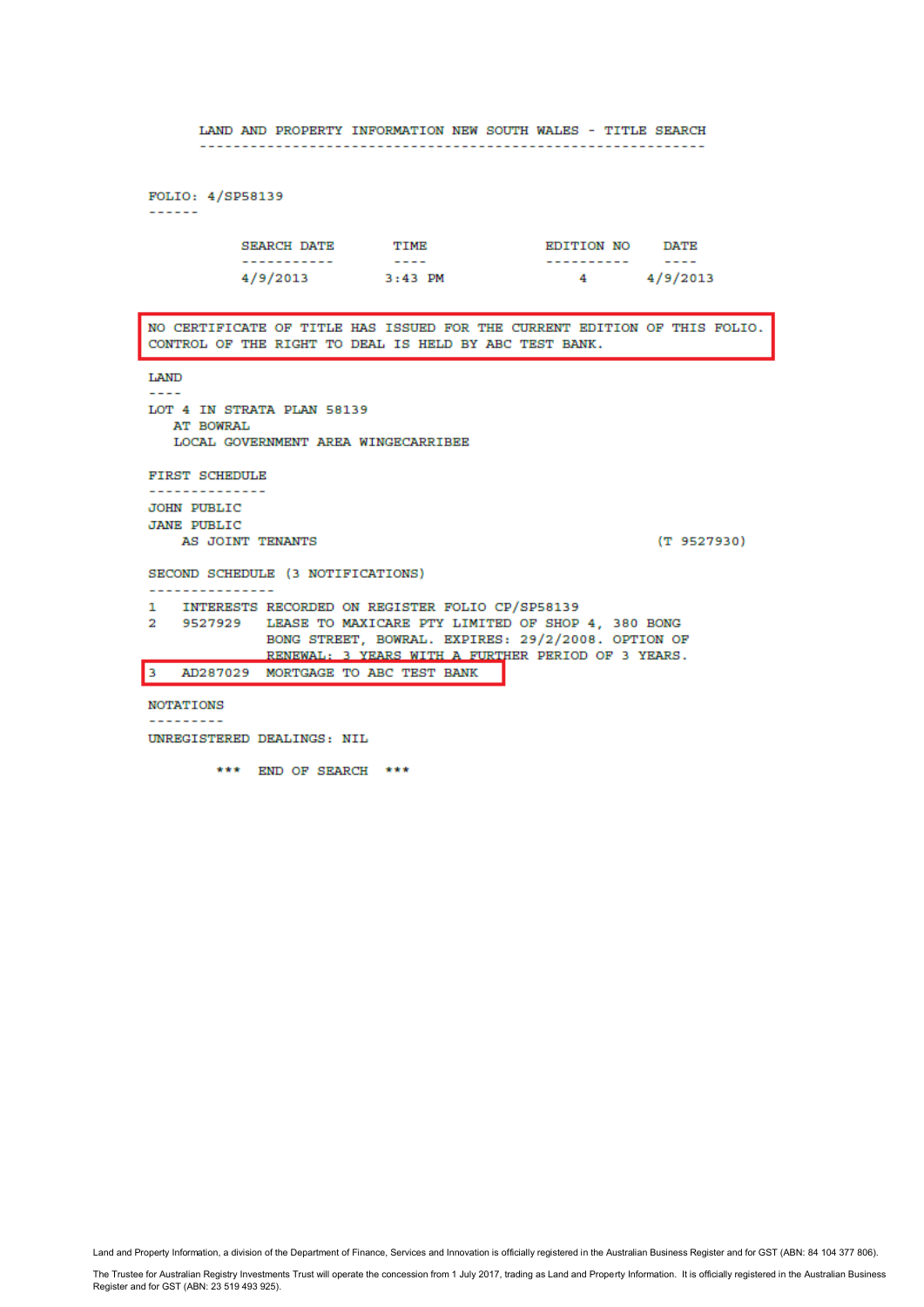#### **Proceeding to settlement where an eCT has issued**

The most common land transaction involves a discharge of a mortgage, a transfer of ownership, and a new mortgage.

Where an eCT has issued, the discharging mortgagee must lodge a CoRD Holder Consent via PEXA **before** settlement. A CoRD Holder Consent cannot be lodged in paper with LPI.

The Consent provides assurance and protection to the incoming transferee and mortgagee that control of the right to deal will pass at settlement. As the discharging mortgagee will pass CoRD, the type of consent will be a Transacting Party Consent.

To ensure that consent has been provided before settlement, all parties involved should perform an LPI CT Inquiry through an information broker or LPI's Online portal. As a fraud prevention measure, *the CoRD Holder Consent must specify all dealings in the*  **settlement case**, not just the mortgage being discharged.

The parties receiving under each of the dealings (such as the transferee in a transfer and the mortgagee in a new mortgage) must also be stated - see sample search result below.

The *discharging mortgagee* is required to obtain details about the dealings and incoming parties *prior* to lodging the CoRD Holder Consent.

|                                                    |                                                         |                               |  | LAND AND PROPERTY INFORMATION NEW SOUTH WALES - CT INQUIRY |
|----------------------------------------------------|---------------------------------------------------------|-------------------------------|--|------------------------------------------------------------|
| FOLIO: 102/870687                                  |                                                         |                               |  |                                                            |
|                                                    |                                                         | Status: E-TRANSACTING CONSENT |  |                                                            |
|                                                    |                                                         |                               |  | Edition No: 3 Date Issued: 8/5/2015 Status Date: 26/6/2017 |
| Controlling Party: 131Q XYZ BANKING CORPORATION    |                                                         |                               |  |                                                            |
| Returning Party: 131Q XYZ BANKING CORPORATION      |                                                         |                               |  |                                                            |
| Last Delivered To: CORD XYZ BANKING CORPORATION    |                                                         |                               |  |                                                            |
| Date Delivered: 8/5/2015   Issued By: M AJ4660     |                                                         |                               |  |                                                            |
| Production Ref: 502Test2                           |                                                         |                               |  | Production Date: 26/6/2017                                 |
| Production Purpose: M MORTGAGE TO ZYE BANK LIMITED |                                                         |                               |  |                                                            |
|                                                    | DISCHARGE OF MORTGAGE TO XYZ BANKING<br>DM <sub>2</sub> |                               |  |                                                            |
|                                                    |                                                         | CORPORATION                   |  |                                                            |
|                                                    | T.                                                      | TRANSFER TO Gordon Dean Bells |  |                                                            |
|                                                    |                                                         |                               |  |                                                            |
|                                                    | *** END OF SEARCH ***                                   |                               |  |                                                            |
|                                                    |                                                         |                               |  |                                                            |

When the paper dealings are registered, a paper CT will issue to the lodging party of the dealings.

From 1 August 2017 ADIs will receive an eCT on registration of paper transactions where they are or remain 1st mortgagee.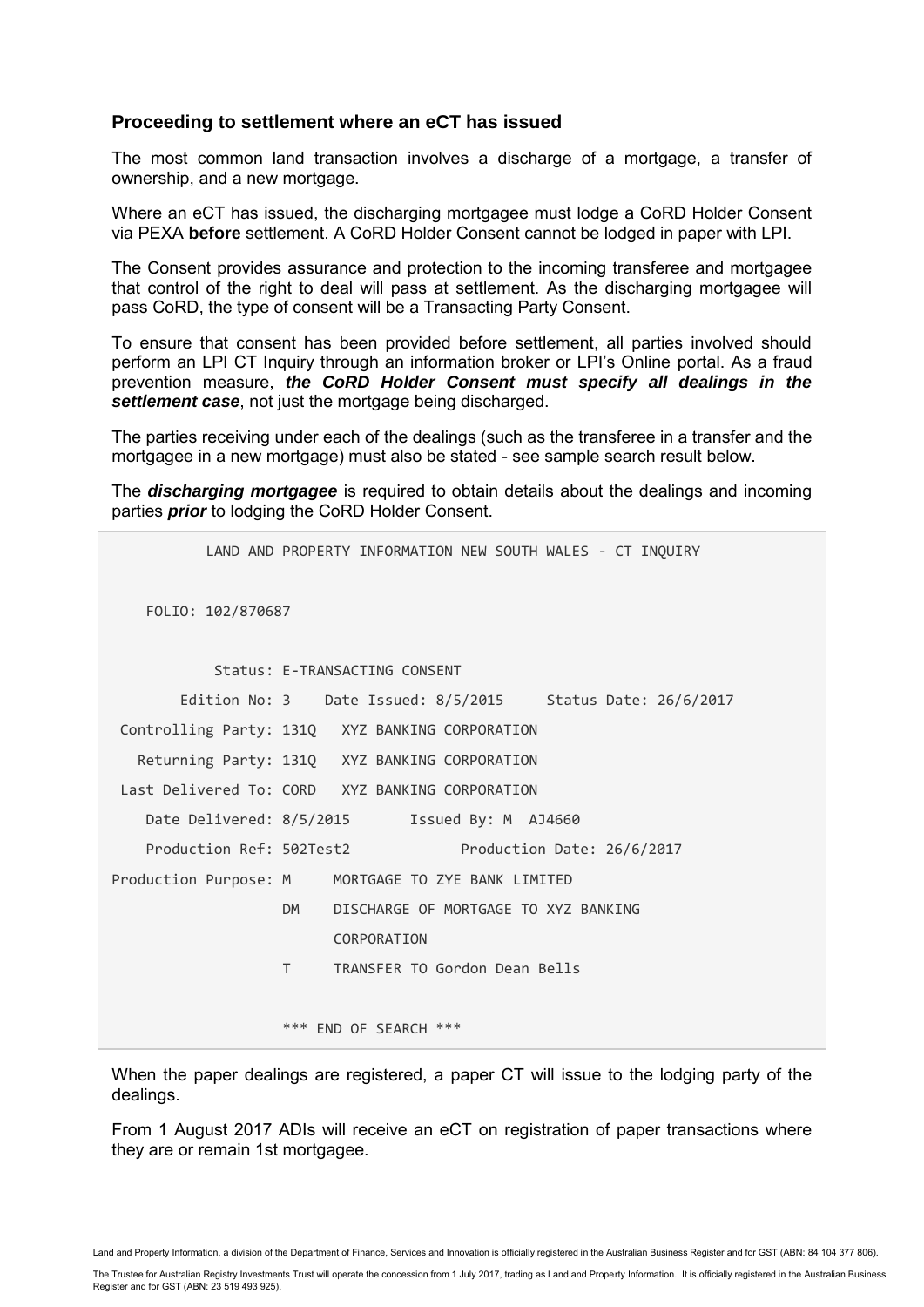#### **Lodging a plan, second mortgage, lease, or other dealing where an eCT has issued**

The mortgagee must lodge a CoRD Holder Consent via PEXA. The Consent must specify all plans and/or dealings consented to and the parties involved. As the mortgagee will be retaining CoRD after registration, the type of consent will be a Third Party Consent.

To ensure that consent has been provided, the lodging party should perform an LPI CT Inquiry through an information broker or LPI's Online portal - see sample search result below.

```
 LAND AND PROPERTY INFORMATION NEW SOUTH WALES - CT INQUIRY
    FOLIO: 2/1000
            Status: E-PRODUCTION
        Edition No: 2 Date Issued: 7/8/1995 Status Date: 26/6/2017
Controlling Party: 132F ABC TEST BANK
    Returning Party: 132F ABC TEST BANK
Last Delivered To: CORD ABC TEST BANK
                   Issued By: M A438571
   Production Ref: Test1 Production Date: 26/6/2017
Production Purpose: L LEASE TO LEASING COMPANY PTY LIMITED
                    *** END OF SEARCH ***
```